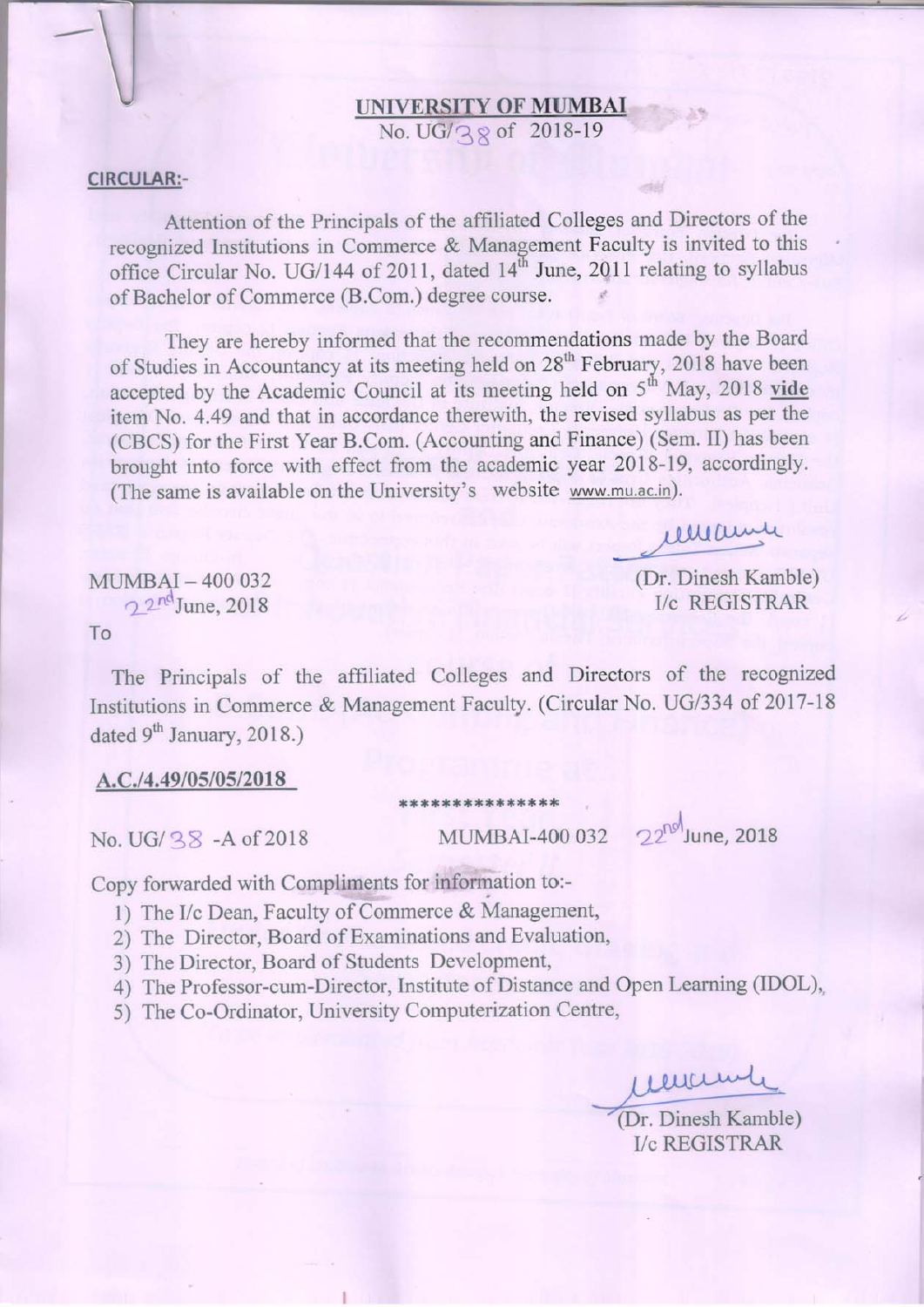# University of Mumbai



# **Revised Syllabus and Question Paper Pattern of Innovative Financial Services course of B.Com. (Accounting and Finance) Programme at First Year**  *Semester II*

**Under Choice Based Credit, Grading and Semester** *System*

*(To be implemented from Academic Year 2018-2019)*

*Board of Studies-in-Accountancy, University of Mumbai* 1 | P a g e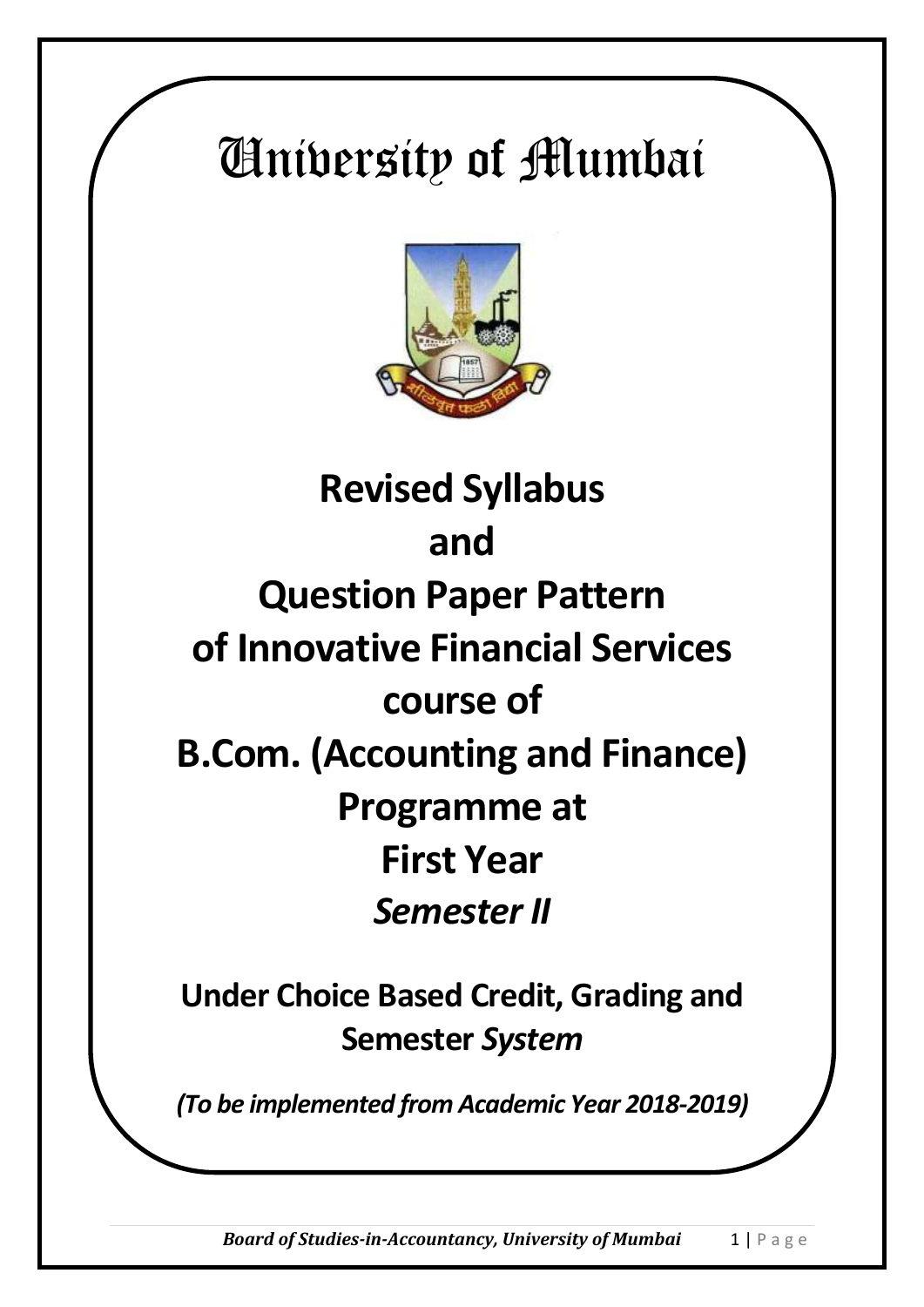## **B.Com. (Accounting and Finance) Programme** *Under Choice Based Credit, Grading and Semester System*

## *Course Structure*

#### **F.Y.B.Com. (Accounting and Finance)**

*(To be implemented from Academic Year- 2016-2017)*

| No. of<br><b>Courses</b> | <b>Semester I</b>                                                            | <b>Credits</b> | No. of<br><b>Courses</b> | <b>Semester II</b>                                                                        | <b>Credits</b> |
|--------------------------|------------------------------------------------------------------------------|----------------|--------------------------|-------------------------------------------------------------------------------------------|----------------|
| $\mathbf{1}$             | <b>Elective Courses (EC)</b>                                                 |                | $\mathbf{1}$             | <b>Elective Courses (EC)</b>                                                              |                |
| $\mathbf{1}$             | <b>Financial Accounting</b><br>(Elements of Financial<br>Accounting) - I     | 03             | $\mathbf{1}$             | <b>Financial Accounting (Special</b><br><b>Accounting Areas) - II</b>                     | 03             |
| $\overline{2}$           | <b>Cost Accounting (Introduction</b><br>and Element of cost) - I             | 03             | $\overline{2}$           | Auditing (Introduction and<br>Planning) - I                                               | 03             |
| $\overline{3}$           | <b>Financial Management</b><br>(Introduction to Financial<br>Management) - I | 03             | $\overline{3}$           | <b>Innovative Financial Services</b><br>(Revised and to be<br>implemented from 2018-2019) | 03             |
| $\overline{2}$           | <b>Ability Enhancement Courses (AEC)</b>                                     |                | $\overline{2}$           | <b>Ability Enhancement Courses (AEC)</b>                                                  |                |
| 2A                       | <b>Ability Enhancement Compulsory</b><br><b>Course (AECC)</b>                |                | 2A                       | <b>Ability Enhancement Compulsory</b><br><b>Course (AECC)</b>                             |                |
| $\overline{4}$           | <b>Business Communication - I</b>                                            | 03             | 4                        | <b>Business Communication - II</b>                                                        | 03             |
| 2B                       | *Skill Enhancement Courses (SEC)                                             |                | 2B                       | ** Skill Enhancement Courses (SEC)                                                        |                |
| 5                        | Any one course from the<br>following list of the courses                     | 02             | 5                        | Any one course from the<br>following list of the courses                                  | 02             |
| $\overline{\mathbf{3}}$  | <b>Core Courses (CC)</b>                                                     |                | $\overline{\mathbf{3}}$  | <b>Core Courses (CC)</b>                                                                  |                |
| 6                        | <b>Commerce (Business</b><br>Environment) - I                                | 03             | 6                        | <b>Business Law (Business</b><br>Regulatory Framework) - I                                | 03             |
| $\overline{7}$           | <b>Business Economics - I</b>                                                | 03             | $\overline{7}$           | <b>Business Mathematics</b>                                                               | 03             |
| <b>Total Credits</b>     |                                                                              | 20             |                          | <b>Total Credits</b>                                                                      | 20             |

| *List of Skill Enhancement Courses (SEC)                         |                                             | <i>**List of Skill Enhancement Courses (SEC)</i> |                                              |  |
|------------------------------------------------------------------|---------------------------------------------|--------------------------------------------------|----------------------------------------------|--|
| for Semester I (Any One)                                         |                                             | for Semester II (Any One)                        |                                              |  |
|                                                                  | <b>Foundation Course - I</b>                |                                                  | <b>Foundation Course - II</b>                |  |
|                                                                  | Foundation Course in NSS - I                | 2                                                | Foundation Course in NSS - II                |  |
|                                                                  | Foundation Course in NCC - I                | 3                                                | Foundation Course in NCC - II                |  |
| 4                                                                | Foundation Course in Physical Education - I | 4                                                | Foundation Course in Physical Education - II |  |
| Note: Course selected in Semester I will continue in Semester II |                                             |                                                  |                                              |  |

*Note: Course No. 03 entitled Taxation - I (Indirect Taxes I) Semester II has been substituted to Innovative Financial Services and to be implemented from the Academic Year 2018-2019*

*Board of Studies-in-Accountancy, University of Mumbai* 2 | P a g e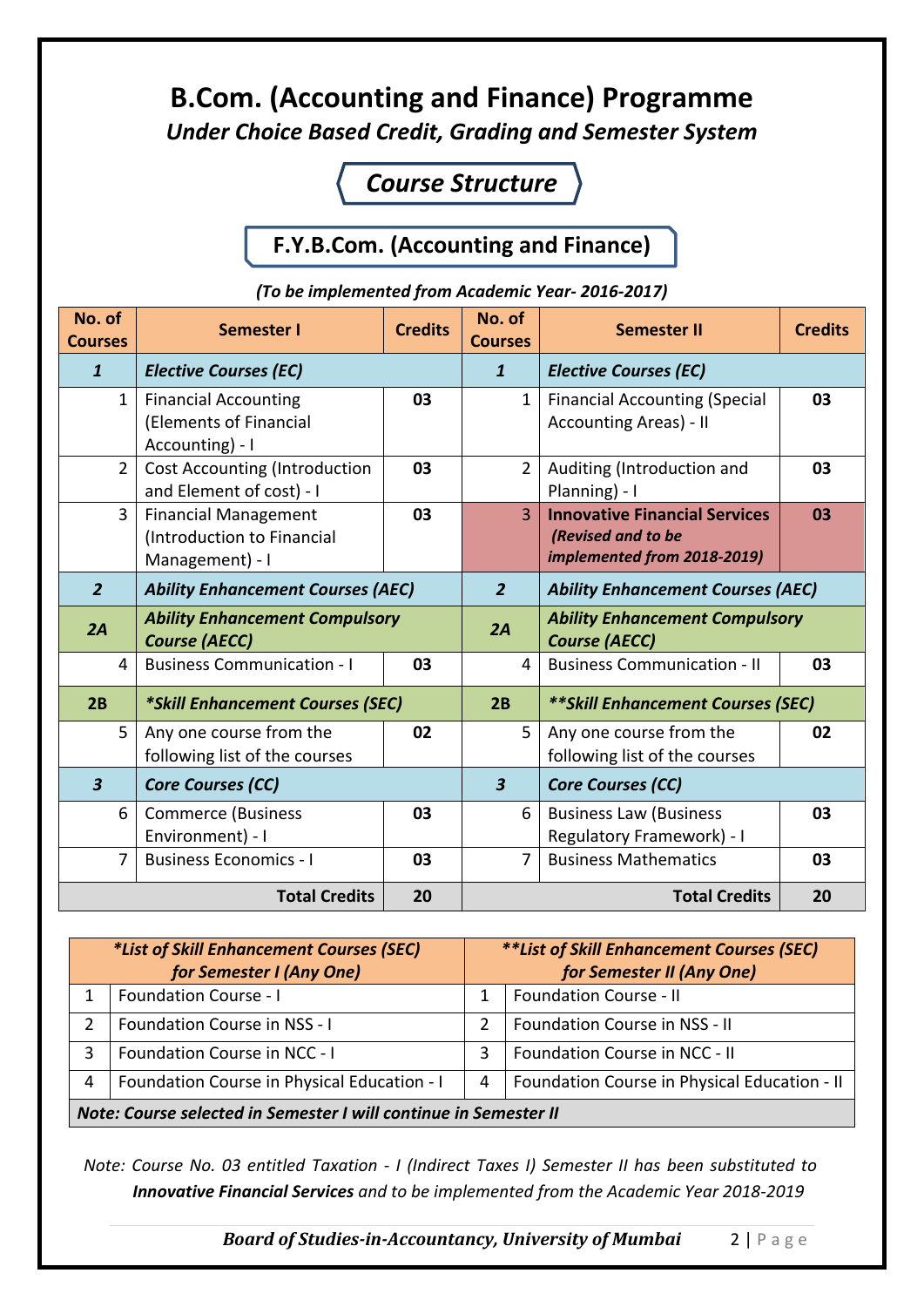### **B.Com. (Accounting and Finance) Programme** *Under Choice Based Credit, Grading and Semester System Course Structure*

*(To be implemented from Academic Year- 2016-2017)*

## **Semester II**

| No. of<br><b>Courses</b> | Semester II                                                                            |    |
|--------------------------|----------------------------------------------------------------------------------------|----|
| $\mathbf{1}$             | <b>Elective Courses (EC)</b>                                                           |    |
| 1                        | Financial Accounting (Special Accounting Areas) - II                                   | 03 |
| $\overline{2}$           | Auditing (Introduction and Planning) - I                                               | 03 |
| 3                        | <b>Innovative Financial Services</b><br>(Revised and to be implemented from 2018-2019) | 03 |
| $\overline{2}$           | <b>Ability Enhancement Courses (AEC)</b>                                               |    |
| 2A                       | <b>Ability Enhancement Compulsory Course (AECC)</b>                                    |    |
| 4                        | <b>Business Communication - II</b>                                                     | 03 |
| 2B                       | **Skill Enhancement Courses (SEC)                                                      |    |
| 5.                       | Any one course from the following list of the courses                                  | 02 |
| $\boldsymbol{3}$         | <b>Core Courses (CC)</b>                                                               |    |
| 6                        | Business Law (Business Regulatory Framework) - I                                       | 03 |
| 7                        | <b>Business Mathematics</b>                                                            | 03 |
|                          | <b>Total Credits</b>                                                                   | 20 |

| <i>**List of Skill Enhancement Courses (SEC)</i><br>for Semester II (Any One) |                                              |  |  |
|-------------------------------------------------------------------------------|----------------------------------------------|--|--|
|                                                                               | <b>Foundation Course - II</b>                |  |  |
|                                                                               | Foundation Course in NSS - II                |  |  |
| 3                                                                             | Foundation Course in NCC - II                |  |  |
| 4                                                                             | Foundation Course in Physical Education - II |  |  |

*Note: Course No. 03 entitled Taxation - I (Indirect Taxes I) Semester II has been substituted to Innovative Financial Services and to be implemented from the Academic Year 2018-2019*

*Board of Studies-in-Accountancy, University of Mumbai* 3 | P a g e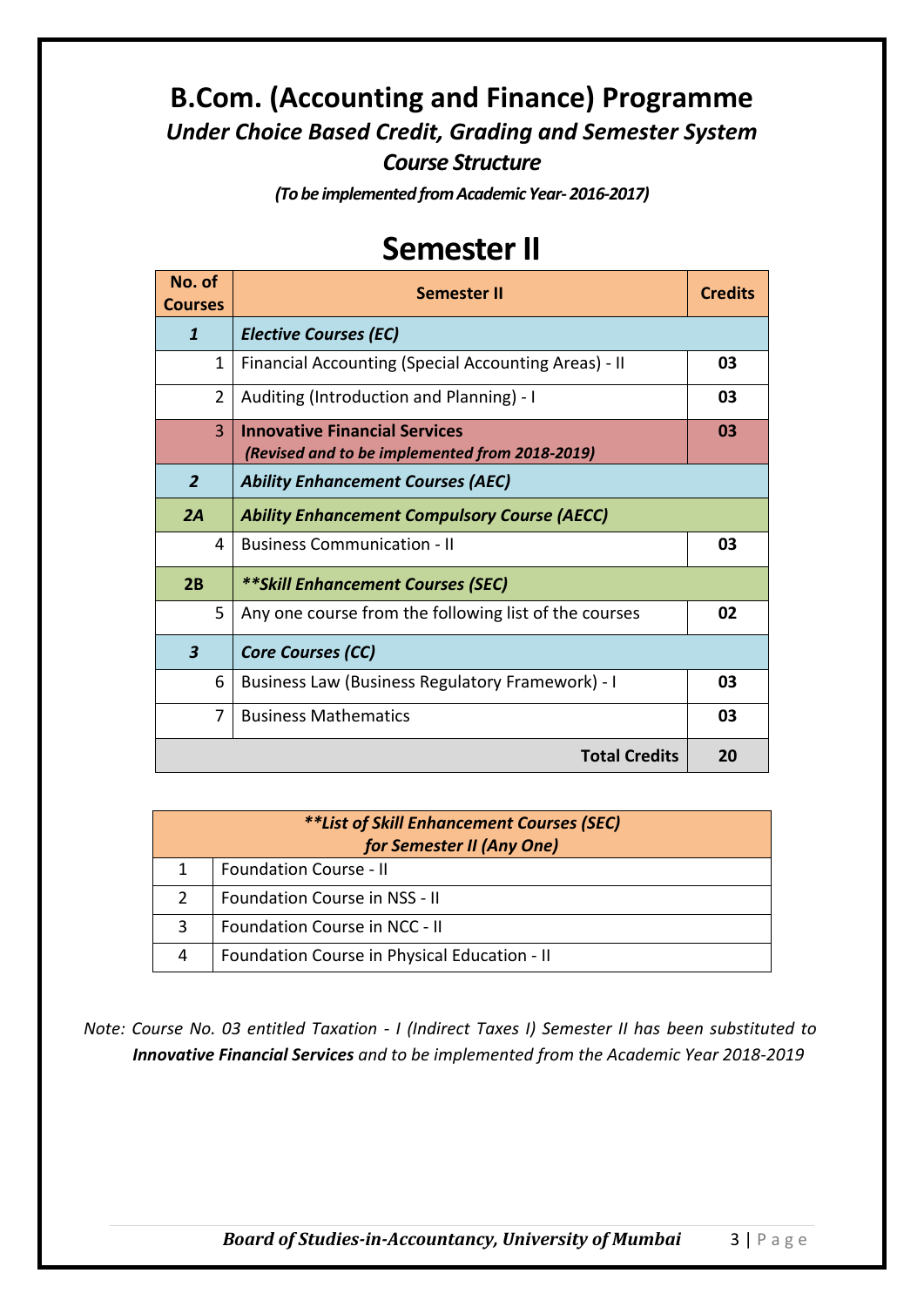### *Revised Syllabus of Courses of B.Com. (Accounting and Finance) Programme at Semester II with effect from the Academic Year 2018-2019*

*1. Elective Courses (EC)*

## **3. Innovative Financial Services**

## *Modules at a Glance*

| <b>SN</b>      | <b>Modules</b>                                 | No. of<br><b>Lectures</b> |
|----------------|------------------------------------------------|---------------------------|
| 1              | Introduction to Traditional Financial Services | 15                        |
| $\overline{2}$ | <b>Issue Management and Securitization</b>     | 15                        |
| 3              | <b>Financial Services and its Mechanism</b>    | 15                        |
| 4              | <b>Consumer Finance and Credit Rating</b>      | 15                        |
|                | <b>Total</b>                                   | 60                        |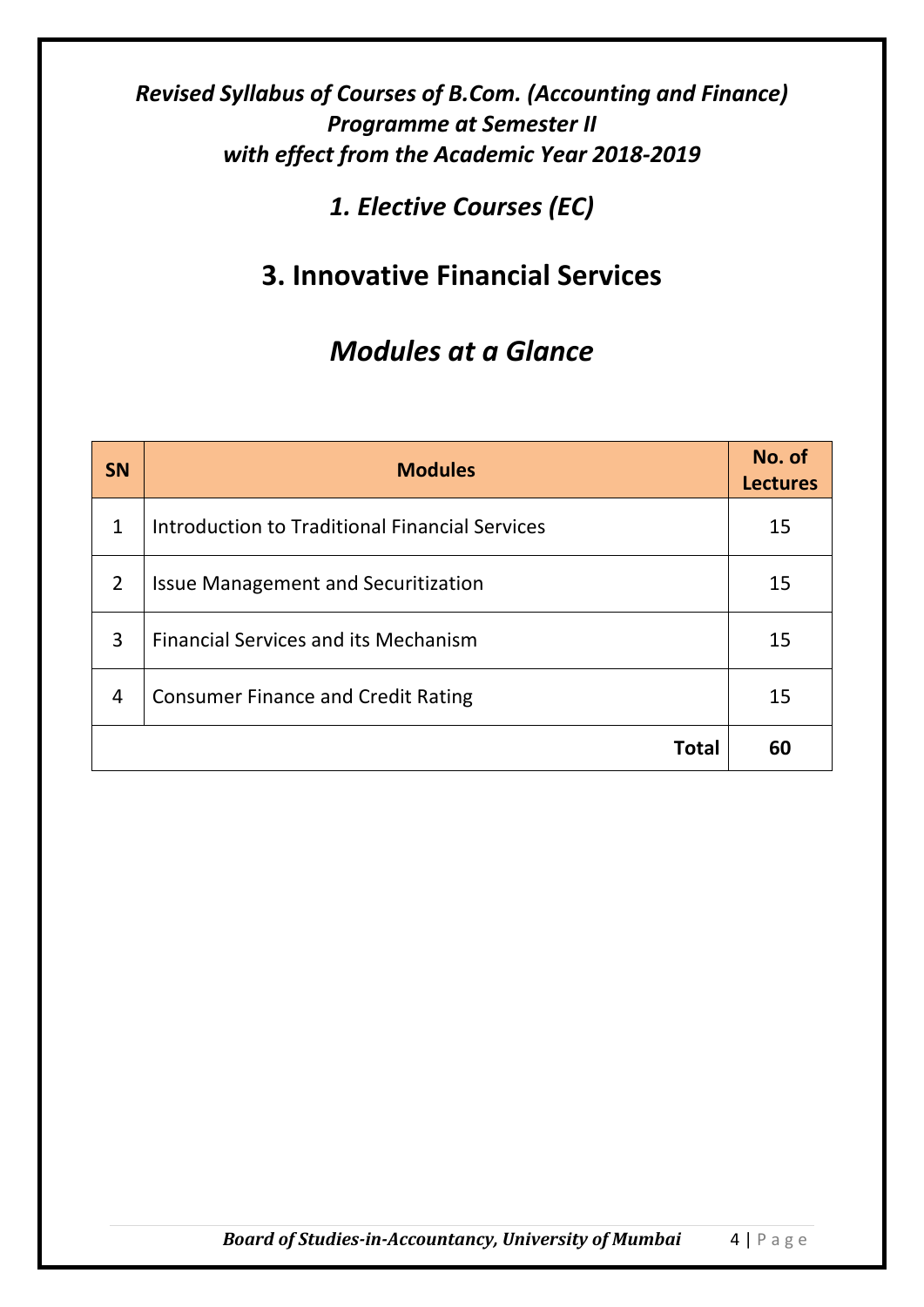| SN                      | <b>Modules/ Units</b>                                                                                                                                                                                                                                                                                                                                                                                                                 |  |  |  |  |
|-------------------------|---------------------------------------------------------------------------------------------------------------------------------------------------------------------------------------------------------------------------------------------------------------------------------------------------------------------------------------------------------------------------------------------------------------------------------------|--|--|--|--|
| $\mathbf{1}$            | <b>Introduction to Traditional Financial Services</b>                                                                                                                                                                                                                                                                                                                                                                                 |  |  |  |  |
|                         | a) Financial Services:<br>• Concept, Objectives/Functions, Characteristics, Financial Service Market,<br>Financial Service Market Constituents, Growth of Financial Services in India,<br>Problems in Financial Services Sector, Banking and Non-Banking Companies,<br><b>Regulatory Framework</b><br>b) Factoring and Forfaiting:<br>• Introduction, Types of Factoring, Theoretical Framework, Factoring Cost,                      |  |  |  |  |
|                         | Advantages and Disadvantages of Factoring, Factoring in India, Factoring v/s<br>Forfaiting, Working of Forfaiting, Benefits and Drawbacks of Forfaiting,<br><b>Practical Problems.</b><br>c) Bill Discounting:<br>Introduction, Framework, Bill Market Schemes, Factoring V/s Bill Discounting in<br>Receivable Management.                                                                                                           |  |  |  |  |
| $\overline{2}$          | <b>Issue Management and Securitization</b>                                                                                                                                                                                                                                                                                                                                                                                            |  |  |  |  |
|                         | a) Issue Management and Intermediaries:<br>• Introduction, Merchant Bankers/ Lead Managers, Underwriters, Bankers to an<br>Issue, Brokers to an Issue                                                                                                                                                                                                                                                                                 |  |  |  |  |
|                         | b) Stock Broking:<br>• Introduction, Stock Brokers, SubBrokers, Foreign Brokers, Trading and<br>Clearing/Self Clearing Members, Stock Trading ( Cash and Normal) Derivative<br><b>Trading</b>                                                                                                                                                                                                                                         |  |  |  |  |
|                         | Securitization:<br>c)<br>• Definition, Securitization v/s Factoring, Features of Securitization, Pass Through<br>Certificates, Securitization Mechanism, Special Purpose Vehicle, Securitisable<br>Assets, Benefits of Securitization, New Guidelines on Securitization                                                                                                                                                               |  |  |  |  |
| $\overline{\mathbf{3}}$ | <b>Financial Services and its Mechanism</b>                                                                                                                                                                                                                                                                                                                                                                                           |  |  |  |  |
|                         | a) Lease and Hire-Purchase:<br>• Meaning, Types of Lease - Finance Lease, Operating Lease, Advantages and<br>Disadvantages of Leasing, Leasing in India, Legal Aspects of Leasing.<br>Definition of Hire Purchase, Hire Purchase and Installment Sale Characteristics,<br>Hire Purchase and Leasing, Advantages of Hire Purchase, Problems of Hire<br>Purchase.                                                                       |  |  |  |  |
|                         | b) Housing Finance:<br>• Introduction, Housing Finance Industry, Housing Finance Policy Aspect, Sources<br>of Funds, Market of Housing Finance, Housing Finance in India- Major Issues,<br>Housing Finance in India - Growth Factors, Housing Finance Institutions in<br>India, National Housing Bank (NHB), Guidelines for Asset Liability Management<br>System in HFC, Fair Trade Practice Code for HFC's, Housing Finance Agencies |  |  |  |  |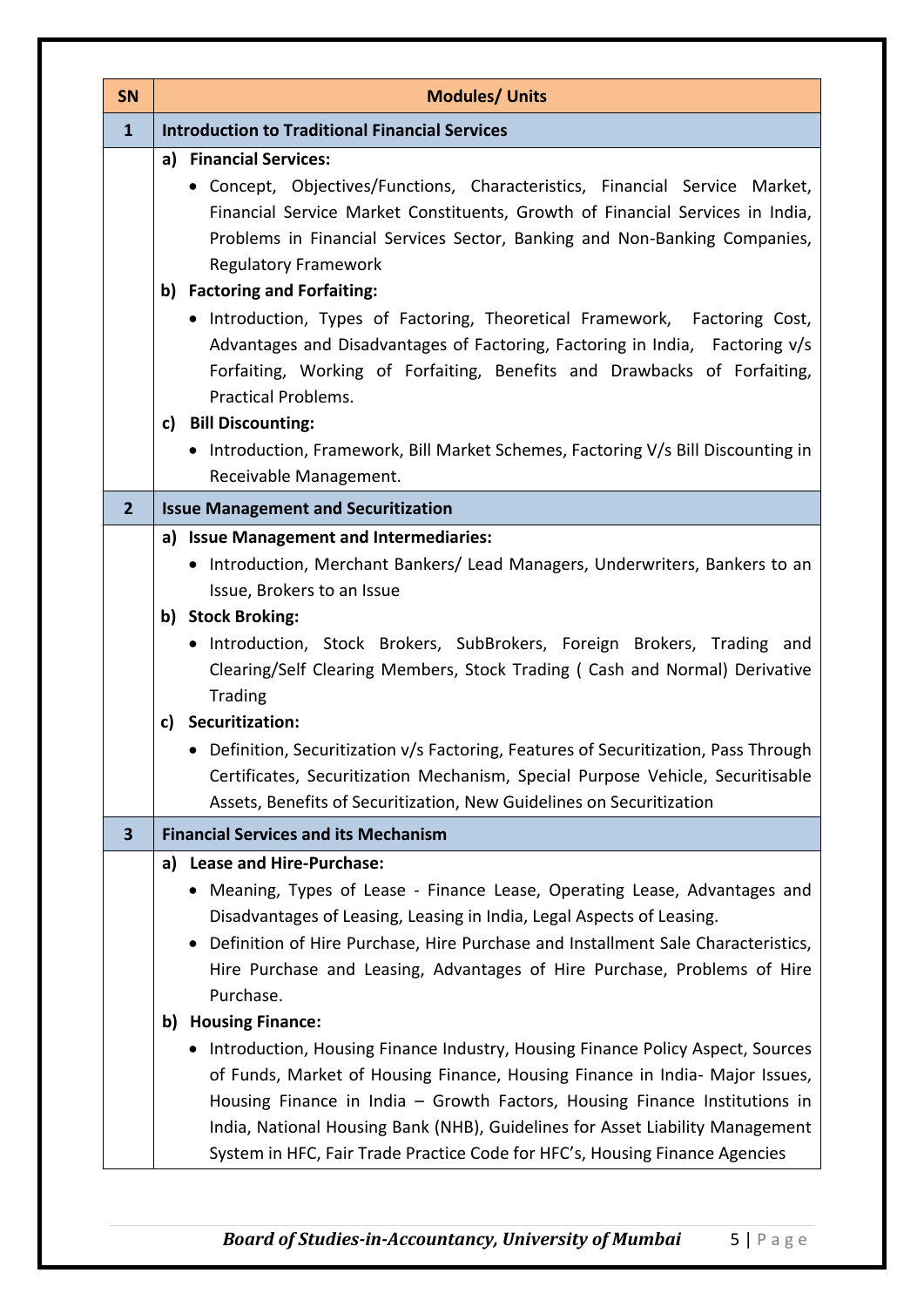| <b>SN</b> | <b>Modules/ Units</b>                                                                 |  |  |  |
|-----------|---------------------------------------------------------------------------------------|--|--|--|
|           | c) Venture Capital:                                                                   |  |  |  |
|           | Introduction, Features of Venture Capital, Types of Venture Capital Financing Stages, |  |  |  |
|           | Disinvestment mechanisms, Venture Capital Investment process, Indian Scenario         |  |  |  |
| 4         | <b>Consumer Finance and Credit Rating</b>                                             |  |  |  |
|           | a) Consumer Finance:                                                                  |  |  |  |
|           | • Introduction, Sources, Types of Products, Consumer Finance Practice in India,       |  |  |  |
|           | Mechanics of Consumer Finance, Terms, Pricing, Marketing and Insurance of             |  |  |  |
|           | Consumer Finance, Consumer Credit Scoring, Case for and against Consumer              |  |  |  |
|           | Finance                                                                               |  |  |  |
|           | <b>Plastic Money:</b><br>b)                                                           |  |  |  |
|           | • Growth of Plastic Money Services in India, Types of Plastic Cards- Credit card-     |  |  |  |
|           | Debit Card- Smart card- Add-on Cards, Performance of Credit Cards and Debit           |  |  |  |
|           | Cards, Benefits of Credit Cards, Dangers of Debit Cards, Prevention of Frauds         |  |  |  |
|           | and Misuse, Consumer Protection. Indian Scenario.                                     |  |  |  |
|           | • Smart Cards-Features, Types, Security Features and Financial Applications           |  |  |  |
|           | <b>Credit Rating:</b><br>$\mathsf{c}$                                                 |  |  |  |
|           | • Meaning, Origin, Features, Advantages of Rating, Regulatory Framework, Credit       |  |  |  |
|           | Rating Agencies, Credit Rating Process, Credit Rating Symbols. Credit Rating          |  |  |  |
|           | Agencies in India, Limitations of Rating                                              |  |  |  |

*Note: Course No. 03 entitled Taxation - I (Indirect Taxes I) Semester II has been substituted to Innovative Financial Services and to be implemented from the Academic Year 2018-2019*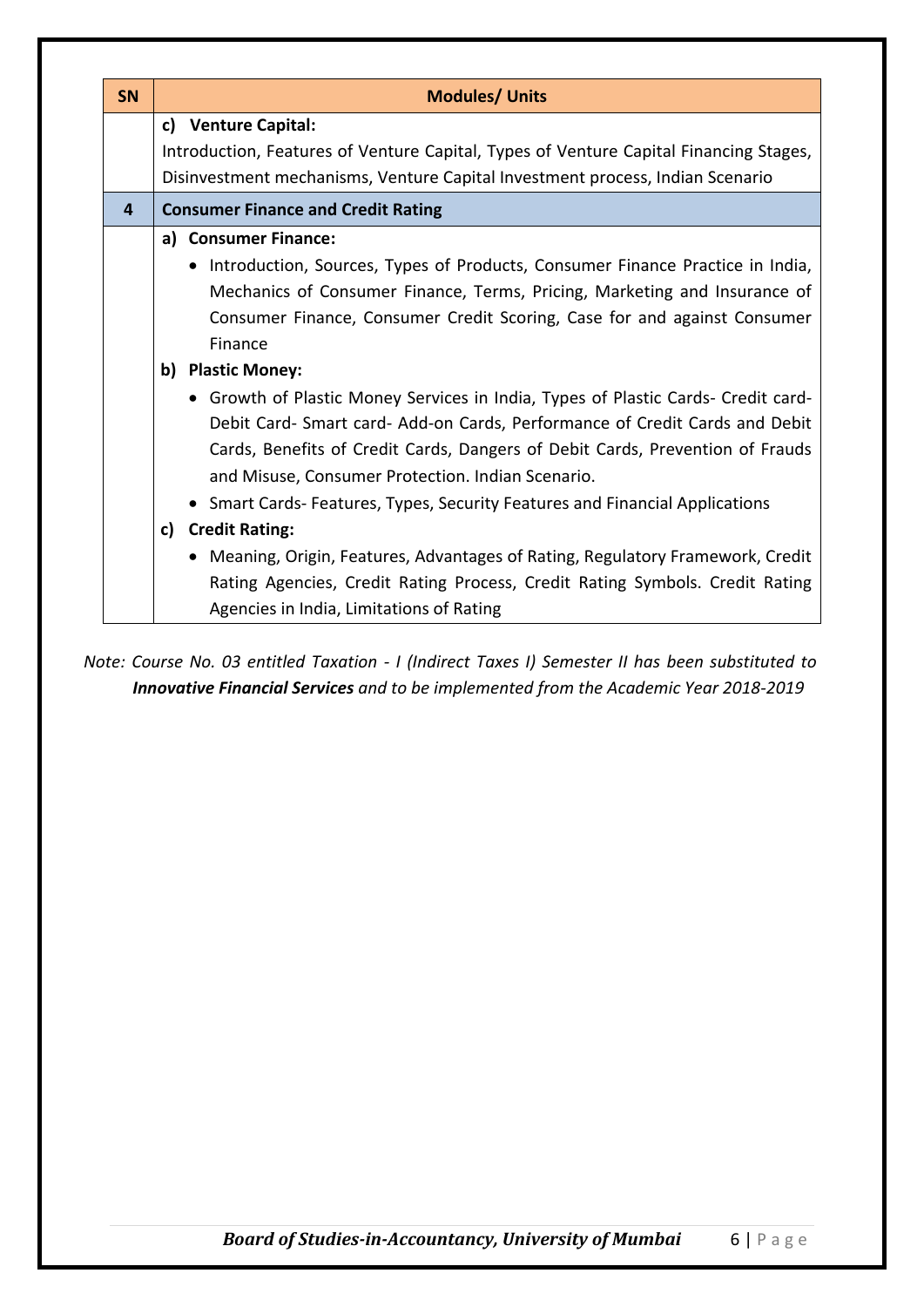### *Revised Syllabus of Courses of B.Com. (Accounting and Finance) Programme at Semester II with effect from the Academic Year 2018-2019*

#### *Reference Books*

#### *Reference Books* **Innovative Financial Services** *IM Pandey, Financial Management, Vikas Publishing House Ltd. Khan M.Y., Financial Services, Mc Graw Hill Education. Dr.S.Gurusamy, Financial Services, Vijay Nicole Imprints.*

*Financial Market and Services, E, Gordon and K. Natrajan, Himalaya Publishing House*

*Board of Studies-in-Accountancy, University of Mumbai* 7 | P a g e